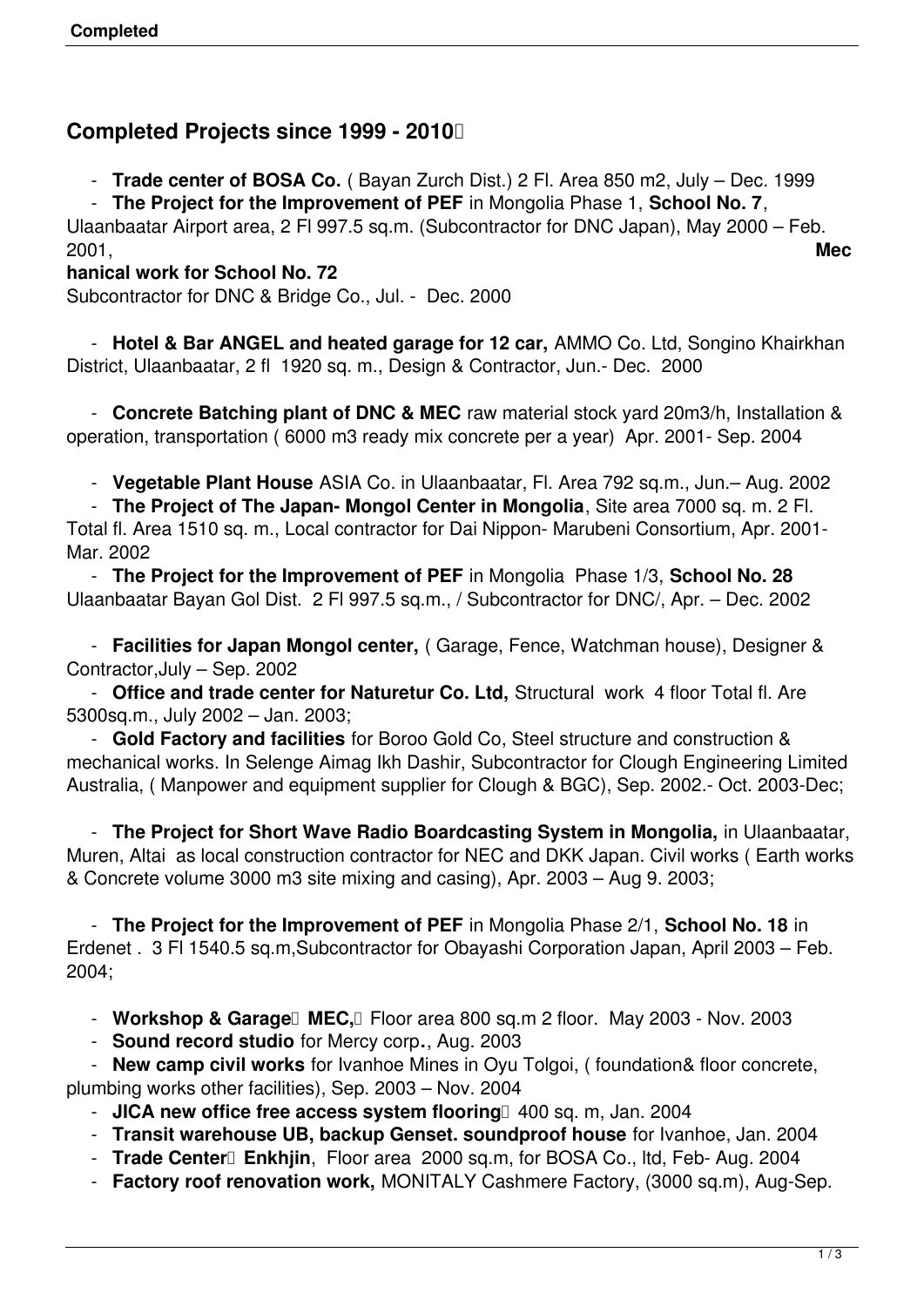2004

 - **Facilities for Dolmaling Nunnery,** UB, Amgalan,( FTMT Mongolia and DLCC), Aug-Sep. 2004

- **Fence and concrete works for For Global Mongolia** Company, (Length 1.2 km) Aug- Oct 2004

- **New work shop** MEC, floor area 800 sq.m, May - August, 2004

 - **Plane parking reinforced concrete pad & local sever water system** for Ivanhoe Mines company in Oyu Tolgoi mining camp, Nov. 2004

 - **Japanese grant aid project for Water supply facilities improvement** for Ulaanbaatar city, Pipe line 13 km, well pump houses 16 loc. As a subcontractor for DNC Co. Japan, 2005-2006

 - **Shaft No. 1 Under ground mining facilities & construction works** in Umno Gobi Aimag, Construction works in Oyutolgoi for Ivanhoe mines Mongolia Inc., As a local subcontractor for Red path Mongolia LLC, 2005-2006

 - **Ready mix concrete, pre c/ast concrete products producer and supplier** for Japanese Official Development project for Primary education Facilities improvement project in Ulaanbaatar, Subcontractor for Bridge Construction Co. (brick laying works School No.97,106), 2006

- **Construction supervisors for DNC Co. Japan In Afghanistan**, primary school project, 2005-2006 March

- **Factory warehouse** for "MonItaly cashmere" company in Ulaanbaatar, 2800 sq.m, 2006

**Facilities for Oin Jim Resort** in Shadivlan Structural works 600 sq. m 3 floors, 2006

## **Projects in progress & completed (2007)**

 - **Construction supervisors for DNC Co. Japan in Afghanistan**. The project for International Airport in Kabul official Development Aid Japanese Government, March, 2007 – July, 2008

- **The Lotus Stupa** ( in Uvurhangai aimag8 Hashaat sum), June - July, 2007

 - **Renovation works for Ulaanbaatar Waste Water Treatment Plant** (concrete works), June - Sept, 2007

 - **Shaft No.2 Underground Copper Mining Facilities,** Construction works as Local contractor for Red Path LLC Canada, November, 2007 - January, 2008

# **Projects** in 2008

 - **Concrete Batching plant and PC materials**, Ulaanbaatar MEC BP, 2000 m of ready mixed concrete & PC parts